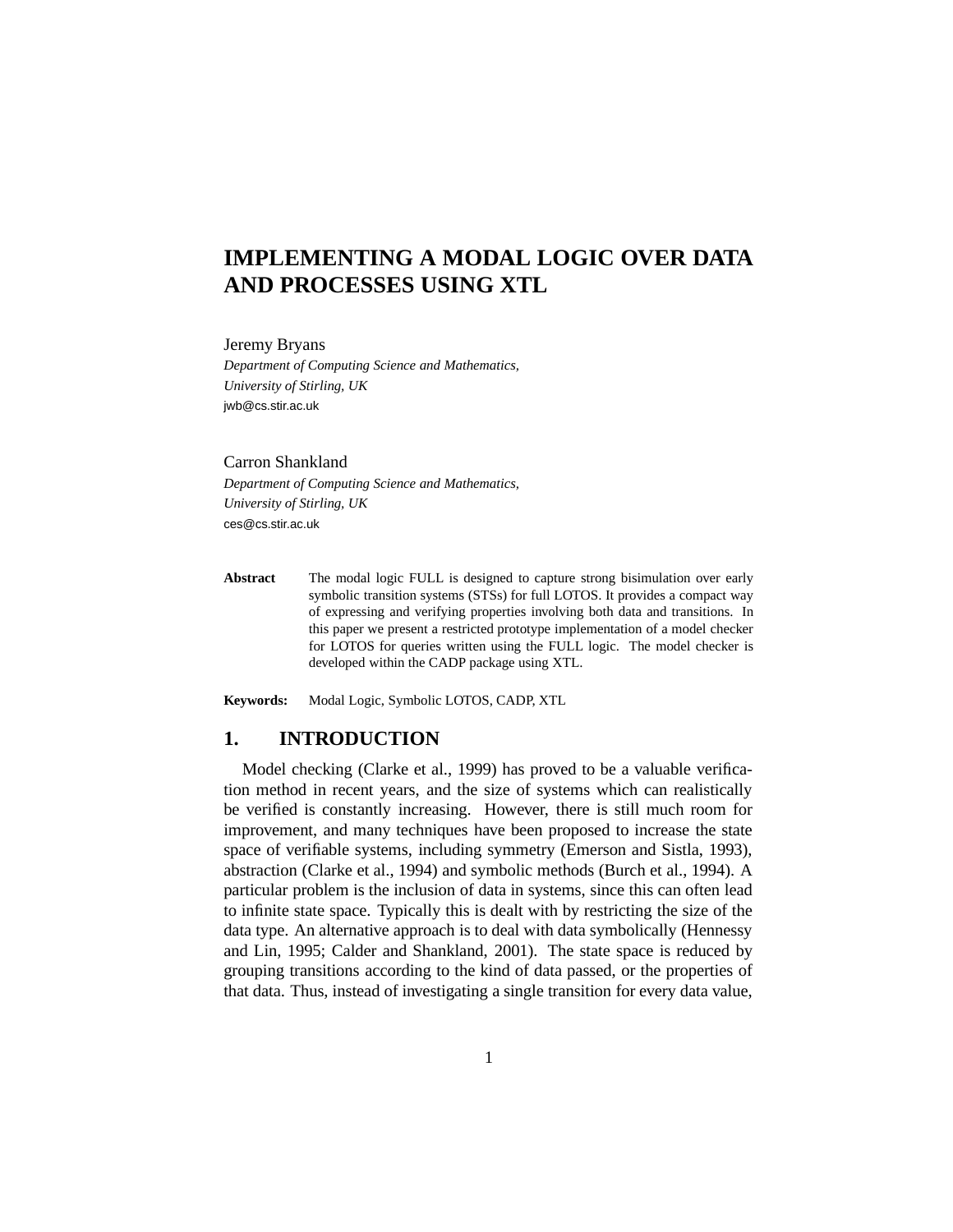groups of transitions are formed and verification is performed at the level of the groups.

Previous work (Calder et al., 2001a; Calder et al., 2001b) has established a formal framework for the symbolic interpretation of LOTOS behaviours. The formal description technique LOTOS (ISO:8807, 1988) was chosen due to its popularity and applicability to a wide range of applications (e.g. protocols and services (Ajubi et al., 1989), distributed systems (Pecheur, 1992), and as a semantics for higher level languages such as feature descriptions (Turner, 1998) and use-case maps (Amyot et al., 2000)). Further, there are well established tools such as CADP (Fernandez et al., 1996) for reasoning about LOTOS behaviours. LOTOS is particularly amenable to the symbolic approach because it allows the description of process flow of control as well as allowing data to be passed between processes. Such data can affect the process flow of control and therefore cannot simply be ignored in verification.

On top of the symbolic interpretation of LOTOS an equivalence relation (Calder and Shankland, 2001) and a modal logic called FULL (Calder et al., 2001a) have been defined. The logic provides a way of expressing properties involving both data and transitions. Currently tools are being developed to support reasoning in all parts of the framework, including model checkers for the logic (Bryans et al., 2001b; Robinson and Shankland, 2001). As an interim step, a prototype of the model checker has been implemented within CADP using XTL (Mateescu and Garavel, 1998), a functional-type programming language allowing description of computation over graphs. This approach has limitations. The underlying semantics of CADP is not symbolic therefore the prototype is necessarily limited. The logic remains unchanged syntactically, but its expressive power is reduced since only properties over finite data types can be expressed. So, here we do not exploit the main advantage of our symbolic framework, which is to represent infinitely branching systems by finitely branching ones. However, the advantage of the approach is integration with a range of verification tasks already implemented in CADP, and the ability to experiment with the logic at an early stage.

The purpose of this paper is to present the XTL implementation of FULL, illustrate the sorts of symbolic properties (albeit over processes which have a concrete representation in CADP) which can be expressed and verified automatically, and discuss the ongoing plans for symbolic reasoning about LOTOS behaviours. We begin by introducing the CADP toolkit, summarising the main capabilities of interest to us. In Section 3 we present an overview of the logic FULL. We assume the reader is familiar with Full LOTOS, or at least process algebra. A more detailed introduction may be found in (Calder et al., 2001a), where we discuss further the effects on the logic of the restrictions imposed by CADP. The main section of the paper is devoted to the implementation of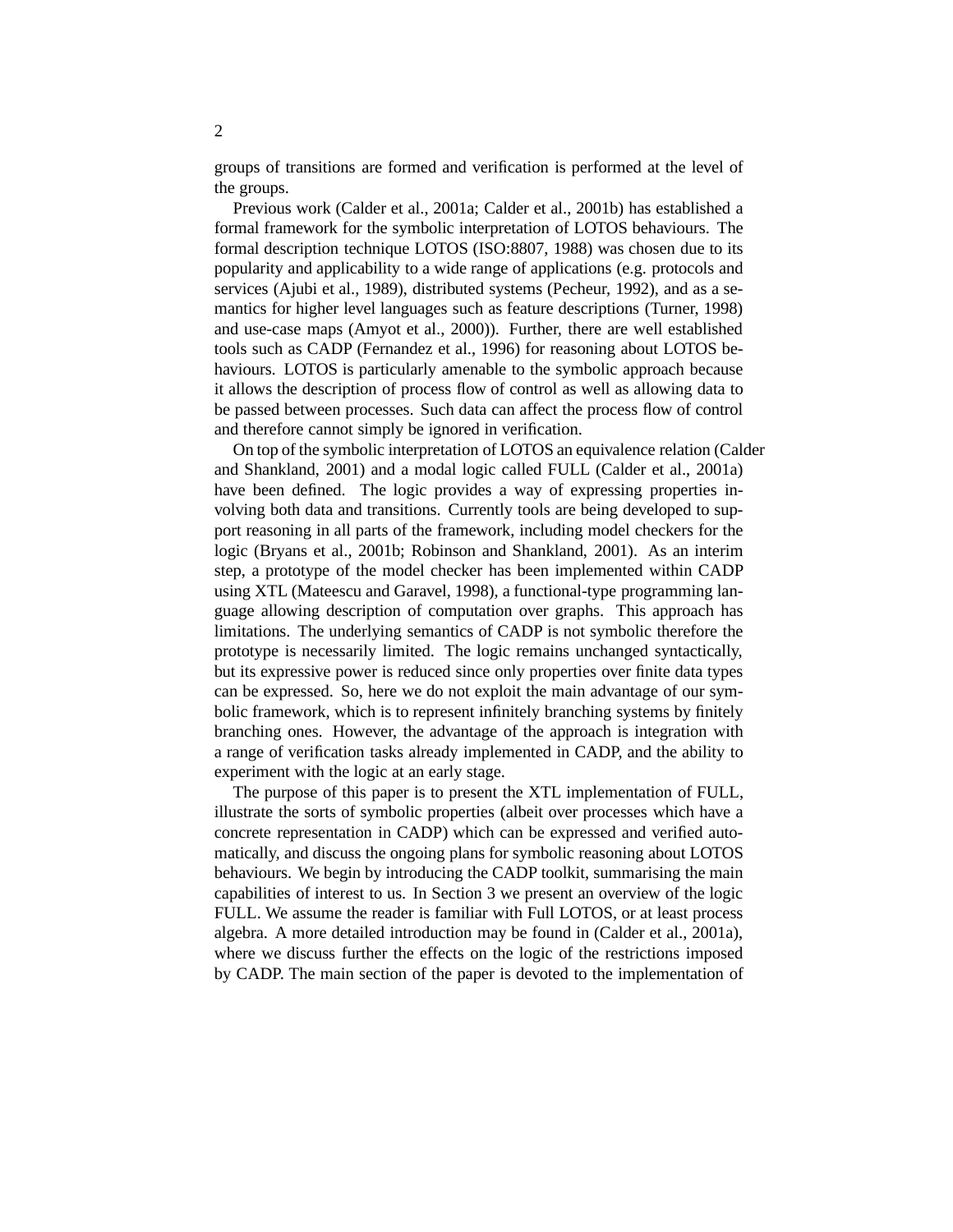modal operators with data using XTL. Finally we evaluate the success of this experiment, and present directions of ongoing and future work.

#### **2. CADP**

The CAESAR/ALDEBARAN development package (CADP) is a versatile multi-functional tool offering many different formal verification techniques, from interactive simulation through to compositional verification based on refinement. It is based around a common format for explicit Labeled Transition Systems (LTSs), known as Binary Coded Graphs, or BCGs. In particular, it accepts Full LOTOS as an input formalism, and offers a model-checking algorithm for expressions written in eXecutable Temporal Logic, or XTL. The BCG basis of CADP is finite and therefore all processes handled by CADP must use finite datatypes of up to 256 values.

XTL is a functional-type programming language designed to allow an easy, compact representation of common temporal logic operators. They are evaluated over LTSs encoded as BCGs. XTL provides low level operators which access the states, labels, and transitions of the LTS, and also operators to determine the successors and predecessors of states and transitions. A number of modal logics (eg. HML (Hennessy and Milner, 1985) and CTL (Clarke et al., 1999)) have already been successfully encoded within XTL. CADP is therefore an ideal tool within which to build a prototype model checker for FULL, although the finite basis of BCGs means that we will not be able to exploit the full expressive power of the logic. This is discussed in more detail in the next section.

#### **3. THE LOGIC FULL**

The FULL logic was designed as part of an ongoing research project (DIET website, 2000) to develop a framework for reasoning about Full LOTOS, i.e. the processes and the data. In this section we present an informal introduction to the symbolic logic FULL.

The syntax of FULL is based on a variant of HML (Stirling, 1989), with quantifiers over data added. It is made up of two parts. The first set of formulae, ranged over by  $\Phi$ , applies to closed terms. The second set, ranged over by  $\Lambda$ , applies to terms with a single free variable, as would arise from a LOTOS process with a single parameter. (The extension to multiple free variables is straightforward.)

#### **Definition 1** *Syntax of FULL*

$$
\Phi \ ::= \ b | \Phi_1 \wedge \Phi_2 | \Phi_1 \vee \Phi_2 | [a] \Phi | \langle a \rangle \Phi
$$
  
 
$$
| \langle \exists y g \rangle \Phi | [\exists y g] \Phi | \langle \forall y g \rangle \Phi | [\forall y g] \Phi
$$
  
 
$$
\Lambda \ ::= \exists y . \Phi | \forall y . \Phi
$$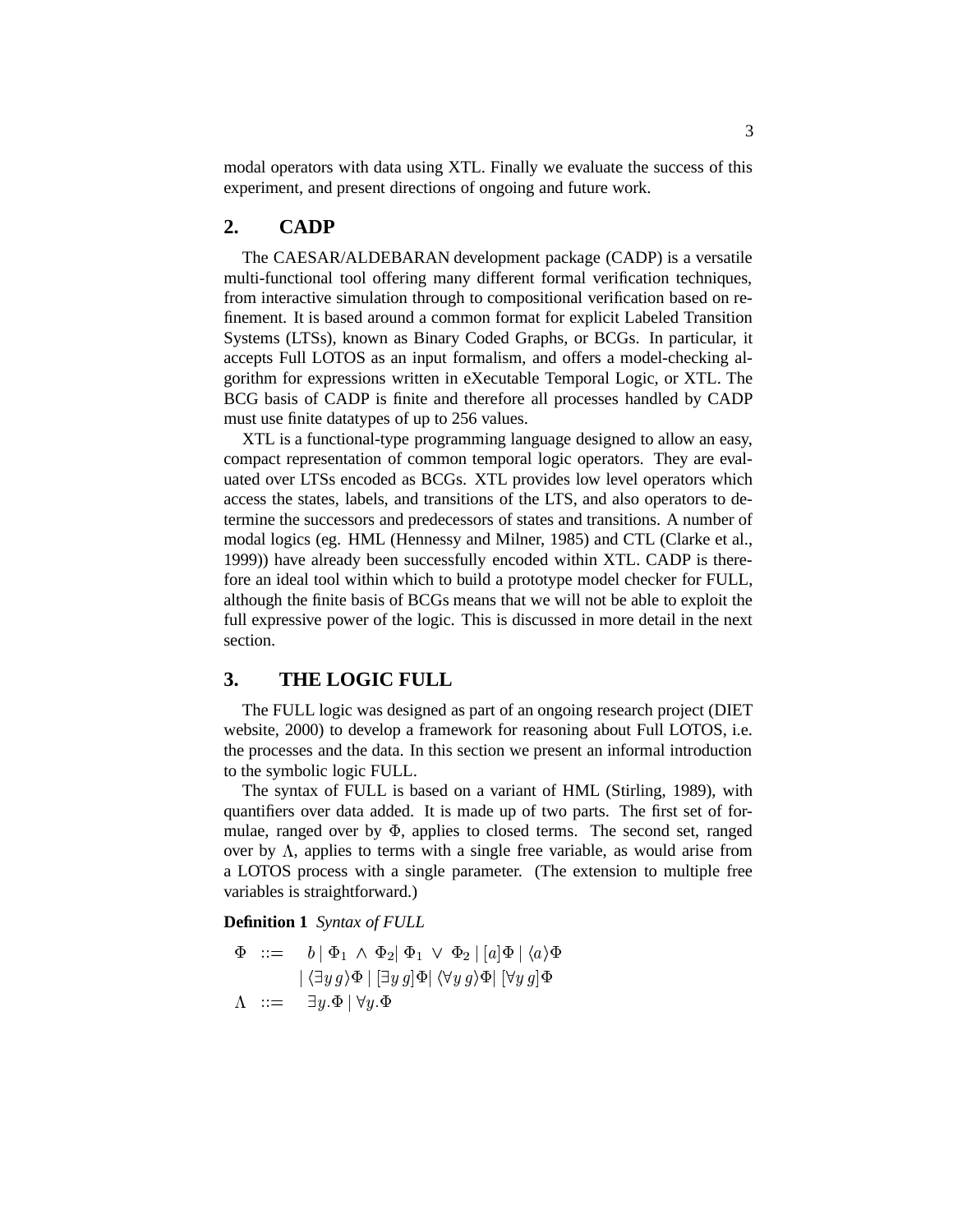where b is some Boolean expression,  $a \in G \cup \{i, \delta\}, g \in G \cup \{\delta\}, G$  is the set of gate names, **i** is the internal event,  $\delta$  is the exit event and  $y$  denotes a variable name.

The simple event operators are taken from HML (Stirling, 1989) and are well known.

 $\langle a \rangle \Phi$ : it is possible to do an a event (and then satisfy  $\Phi$ ), and

[a] $\Phi$ : after every a event,  $\Phi$  is satisfied. (May hold vacuously.)

In this logic, the novel operators are the four *quantified modal* operators. They are formed as combinations of the modes  $\langle \ \rangle$  and  $\lceil \ \rceil$  and the quantifiers  $\exists$  and  $\forall$ :  $\langle \exists y g \rangle$ ,  $[\exists y g]$ ,  $\langle \forall y g \rangle$  and  $[\forall y g]$ . For each of these combination operators the meaning is determined using the quantifier to range over the value  $(y)$  being passed, and the mode to refer to the gate  $(g)$  at which it is being passed. For simplicity, we assume that a single data value is passed at a gate. The extension to multiple data offers at a gate is straightforward.

To introduce and illustrate these operators, we consider the example of the process P in Figure 1, which is taken from the introductory paper (Calder et al., 2001a). This illustrates a number of the capabilities of the FULL logic.

When encoding the process P within CADP, we used the library NUM10.lib, which gives the natural numbers from  $1$  to  $10$  and offers the operators  $GT$ ,  $LT$ and  $EQ \, (>,\lt;$  and  $=$ ). This allows the finite BCG representation of P given in Figure 2. As noted above, the data type may have up to 256 values, but 10 makes the example easier to present.

Informally, the formula  $\langle \exists y G \rangle \Phi$  is satisfied by a process if it can perform some transition with data  $y$  at a  $G$  gate, and the subsequent process satisfies the formula  $\Phi$ . For example, the formula  $\langle \exists y G \rangle \langle K \rangle t$  is satisfied by the process P, because there are values of  $y$  (in particular: 4, 5 and 9) which can lead to a state satisfying  $\langle K \rangle t$ .

The formula  $\langle \forall y | G \rangle \Phi$  is satisfied by a process if all the values that y can take have at least one G transition that leads to a process that satisfies  $\Phi$ . For example, the formula  $\langle \forall y G \rangle \langle H \rangle t$  is satisfied by the process P, because every y value has a possible G transition leading to a state satisfying  $\langle H \rangle tt$ .

The formula  $[\exists y G] \Phi$  is satisfied by a process if there is some value that y can take, and every time the process performs a G transition with that value, the subsequent state satisfies  $\Phi$ . For example, the formula  $[\exists y \, G] \langle H \rangle t$  is satisfied by the process P, because if  $y = 1, 2, 3, 5, 6, 7, 8$  or 10 then it is always possible to perform an  $H$  action afterwards.

The formula  $[\forall y \, G] \Phi$  is satisfied by a process if for every possible value of  $y$ , every G transition leads to a state satisfying  $\Phi$ . For example, the formula  $\forall y \, G \, | \, \langle H \rangle t \, t \vee \langle K \rangle t \, t$  is satisfied by the process P, because every possible transition leads to a state which can either perform an  $H$  or a  $K$  action.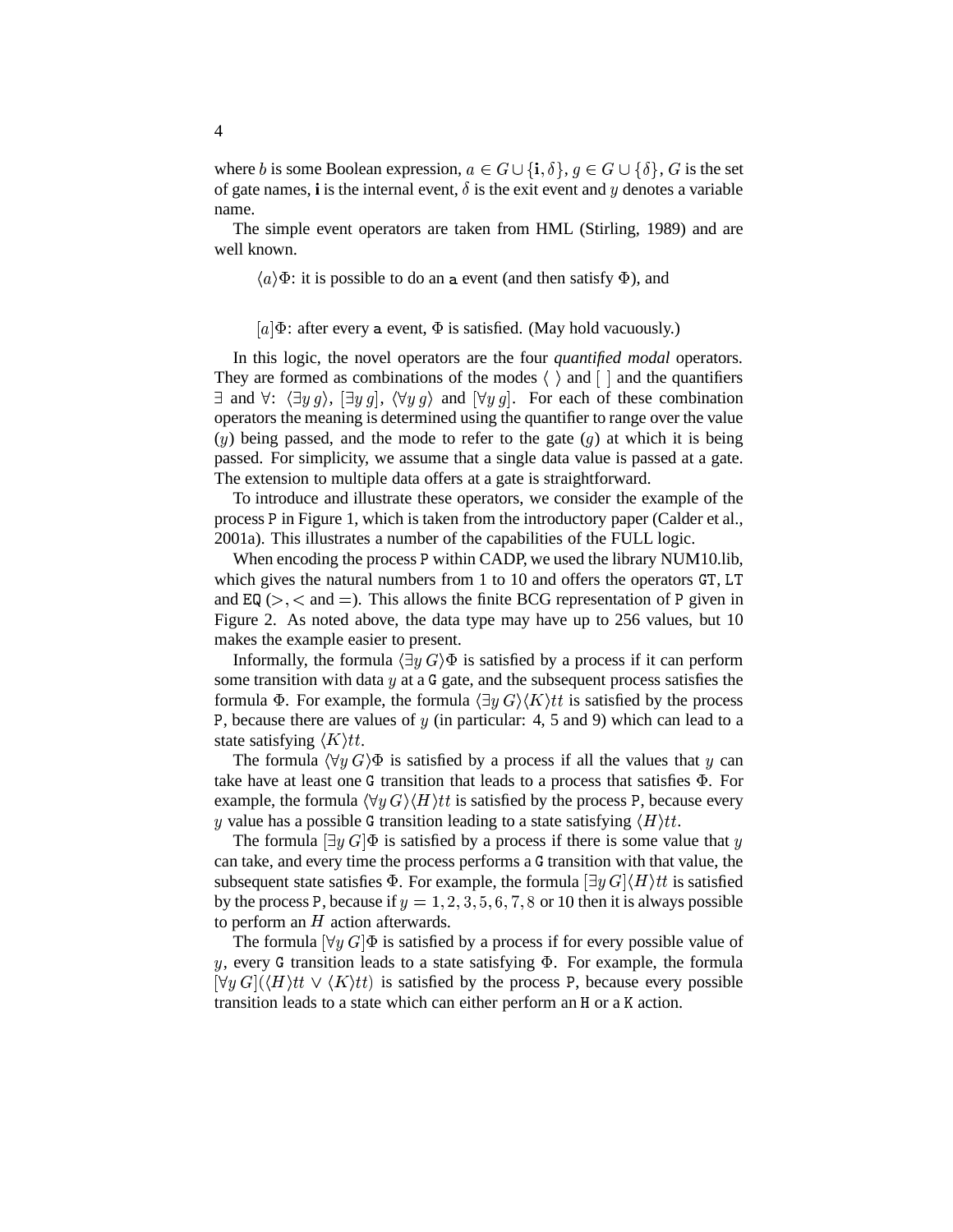```
-
-
-

	

    -
 !"#%$'&(
)	*,+-.-/0
  [] G!4; K; exit
  1-
 !"#%$'&(
9:1+-1;-/<=-/8>
 [] G!5; H; exit
  1-
 !"#%$'&(
@%*,+-.-/0
  [] G!9; K; exit
\cdots and \cdots
```
*Figure 1.* process P



*Figure* 2. Binary Coded Graph for process P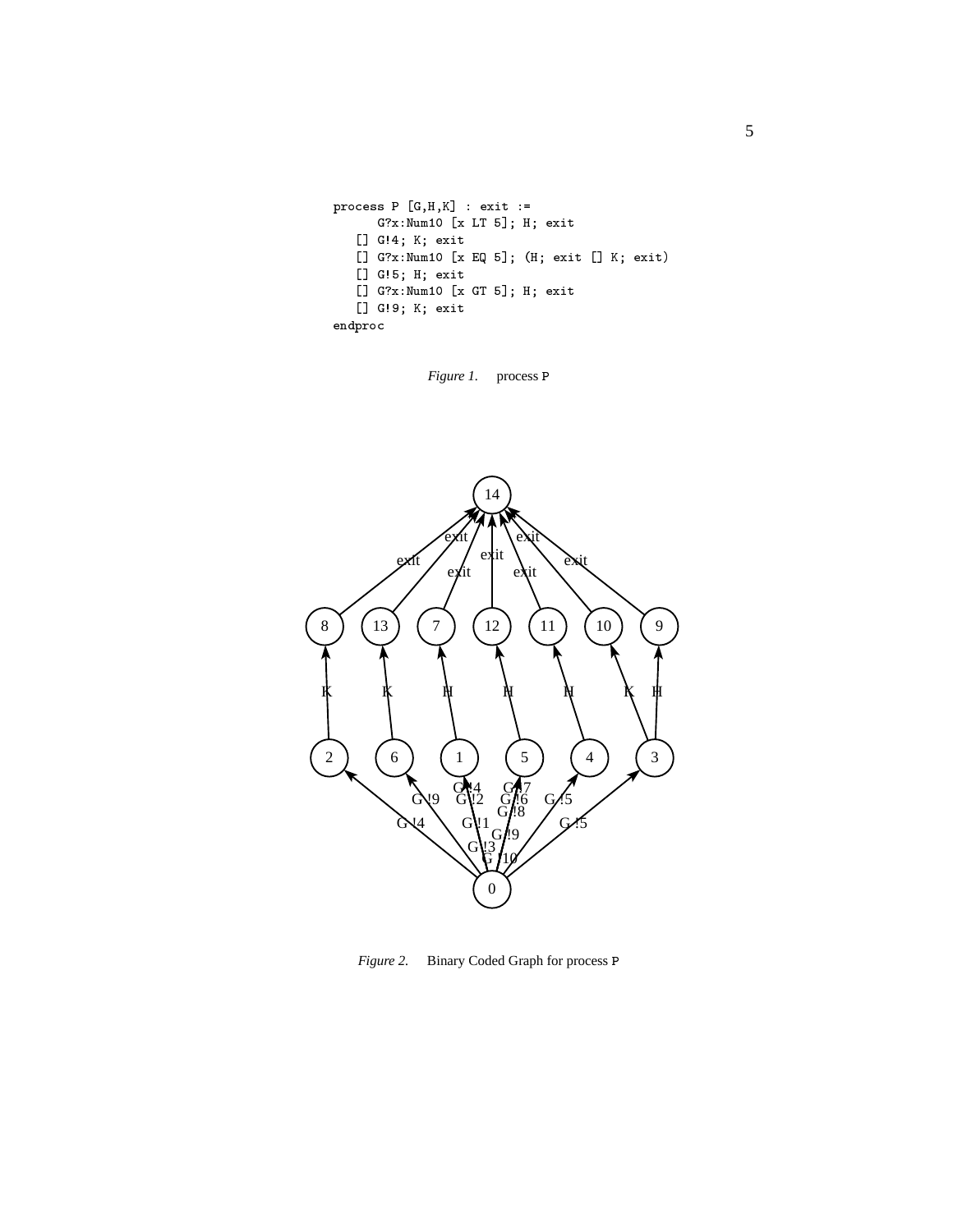The logic is presented more completely in (Calder et al., 2001a), where it is defined formally in terms of symbolic transition systems as derived from LOTOS (Calder and Shankland, 2001). In order to determine the meaning of the logic (normally defined over symbolic transition systems) over Binary Coded Graphs, an equivalent interpretation of the logic over labelled transition systems is used. (See Appendix.) There is a direct mapping between BCGs and LTSs. The equivalence of the two definitions of the logic is shown in (Bryans et al., 2001a).

The expressivity of the logic may be considered to be parameterised by the number of values of the data types used. For this prototype, CADP restricts us to using data types with only 256 values, therefore the expressivity of the logic is clearly restricted, since when interpreted over a symbolic transition system an infinite number of data types may be considered.

In practice, this restriction may not affect the verification process. It may be that only 256 distinct values are required to distinguish processes and properties. If this where not a possibility, then CADP would be almost useless as a verification tool.

As soon as more than 256 values may be used in one branching point the logic of the prototype can no longer be used to distinguished processes which can be distinguished by FULL.

Another consideration is efficiency. A symbolic transition system allows many (possibility infinitely many) transitions to be represented finitely (possibility by just one transition). If a data variable can have 256 values, CADP will construct a BCG with 256 corresponding transitions, and all of these transitions must be explored when verifying properties. Therefore more work has to be done than in the symbolic case, in which the same transitions may be represented by just one transition.

## **4. IMPLEMENTING FULL WITHIN XTL**

We show in this section how to implement the simple modal operators ( $\langle q \rangle$ ) and  $[g]$ ) and the quantified modal operators  $(\exists y \, g, \, \langle \exists y \, g \rangle, \, \langle \forall y \, g \rangle$  and  $\langle \forall y \, g \rangle$ ) within the XTL language. The boolean operators  $\wedge$ ,  $\vee$  and  $\neg$  have direct translations within XTL and are not shown here.

In XTL, a formula is associated with the largest set of states which satisfy it. Since the BCGs are finite these sets of states are necessarily finite.

To illustrate some useful XTL constructs, we begin with the simple modal operators, involving no data.

#### **Simple modal operators**

The  $\langle a \rangle$   $\Phi$  operator has two parameters, the simple gate name a and the formula  $\Phi$ . To represent the gate a we use the labelset A, and the formula  $\Phi$  is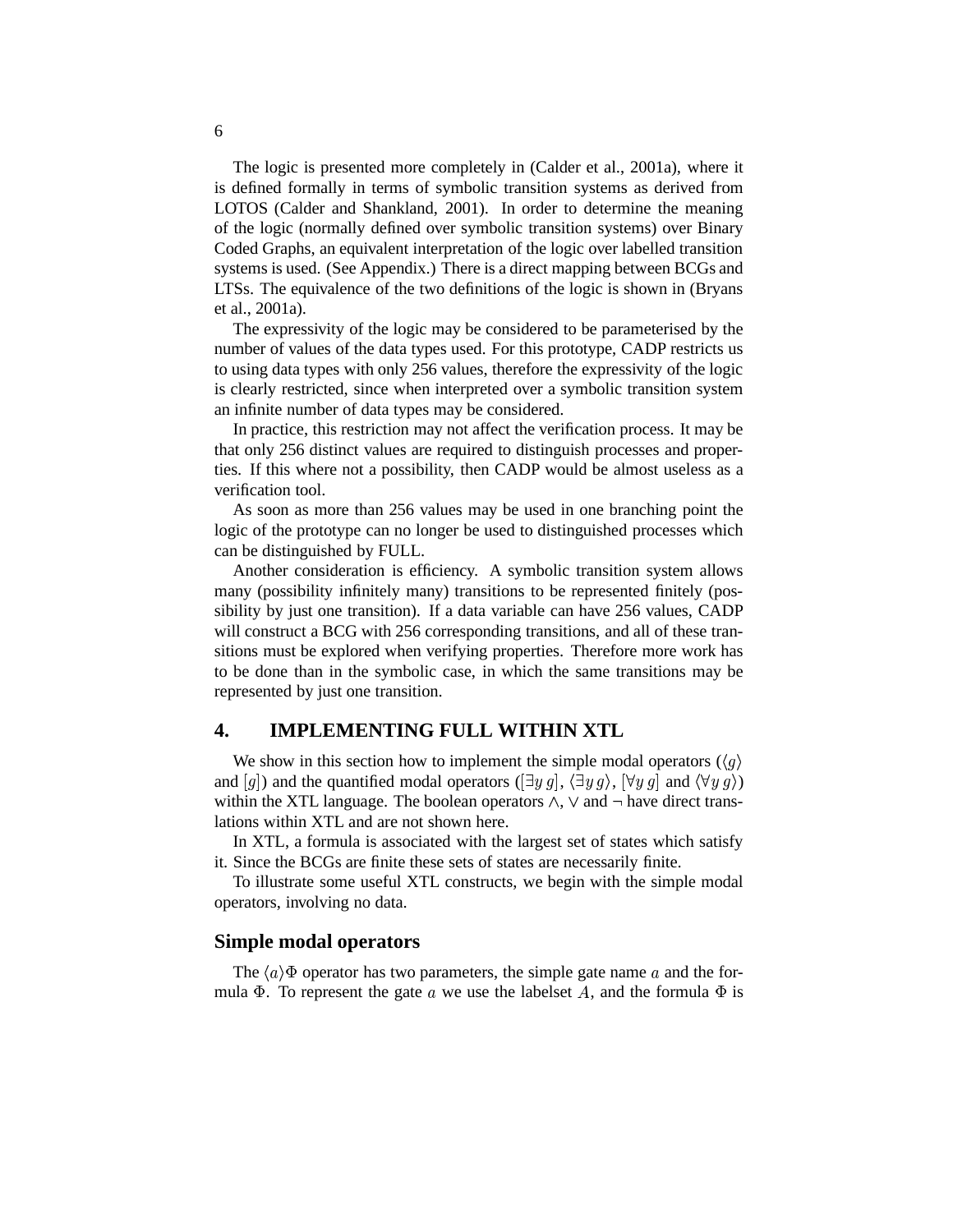represented by the set of states  $Phi$ . Any state  $S$  will satisfy this operator, provided at least one of the outgoing edges of  $S$  is labelled  $a$ , (i.e. exists T : edge among out  $(S)$  in (label  $(T)$  among A)), and the resultant state of that edge satisfies the formula  $\Phi$  (i.e. (target (T) among Phi)). We define  $\langle a \rangle \Phi$  as DIA(A, Phi) within XTL by

```
def DIA (A : labelset, Phi : stateset) : stateset =
         \{ S : state where
        exists T : edge among out (S) in
                 \===== \-) ===== \-== \-== \-; \-) ===== \-
         in the contract of the contract of the contract of the contract of the contract of the contract of the contract of the contract of the contract of the contract of the contract of the contract of the contract of the contrac
end def
```
Note here that any labelset A and any stateset  $Phi$  will be acceptable to DIA, but that to remain true to the FULL definition, A should be a single label representing the simple event  $a$ , and the stateset  $Phi$  should represent the FULL formula  $\Phi$ . This stateset can be supplied as the result of a nested function. For example, the formula  $\langle a \rangle \langle b \rangle tt$  would be implemented as DIA (a, DIA (b, tt)), where tt represents all states that satisfy *true*, i.e. all states.

The  $[a]$   $\Phi$  operator has the same two parameters, the gate name a and the formula  $\Phi$ . A state  $S$  will satisfy this operator, provided for any appropriately labelled outgoing edges of  $S$ , the resultant state of that edge satisifies the formula  $\Phi$ . This may be vacuously true if no edges are appropriately labelled. The differences from the implementation of  $\langle a \rangle \Phi$  are therefore the use of forall instead of exists, and implies instead of and. Again, although BOX takes a set of labels A and a set of states  $Phi$ , A should be a single label representing the simple event a, and the stateset  $Phi$  should represent the FULL formula  $\Phi$ .

We define  $[a] \Phi$  as BOX (A, Phi) within XTL by

```
def BOX (A : labelset, Phi : stateset) : stateset =
    \{ S : state where
         forall T : edge among out (S) in
             I& (0&X 
" 0)@,
"@	6R
&	)X-
 .)
/ 
" 0) 21+	""
         end forall }
end_def
```
#### **Quantified modal operators**

The quantified modal operators are the ones which allow us to refer to the data part of Full LOTOS.

To understand the implementation of a particular quantified modal operator, we begin by considering a general formula  $OP(y, g)\Phi$ , where  $OP$  is one of the four quantified modal operators,  $y$  is a variable of type  $ytype$  and  $g$  is a gate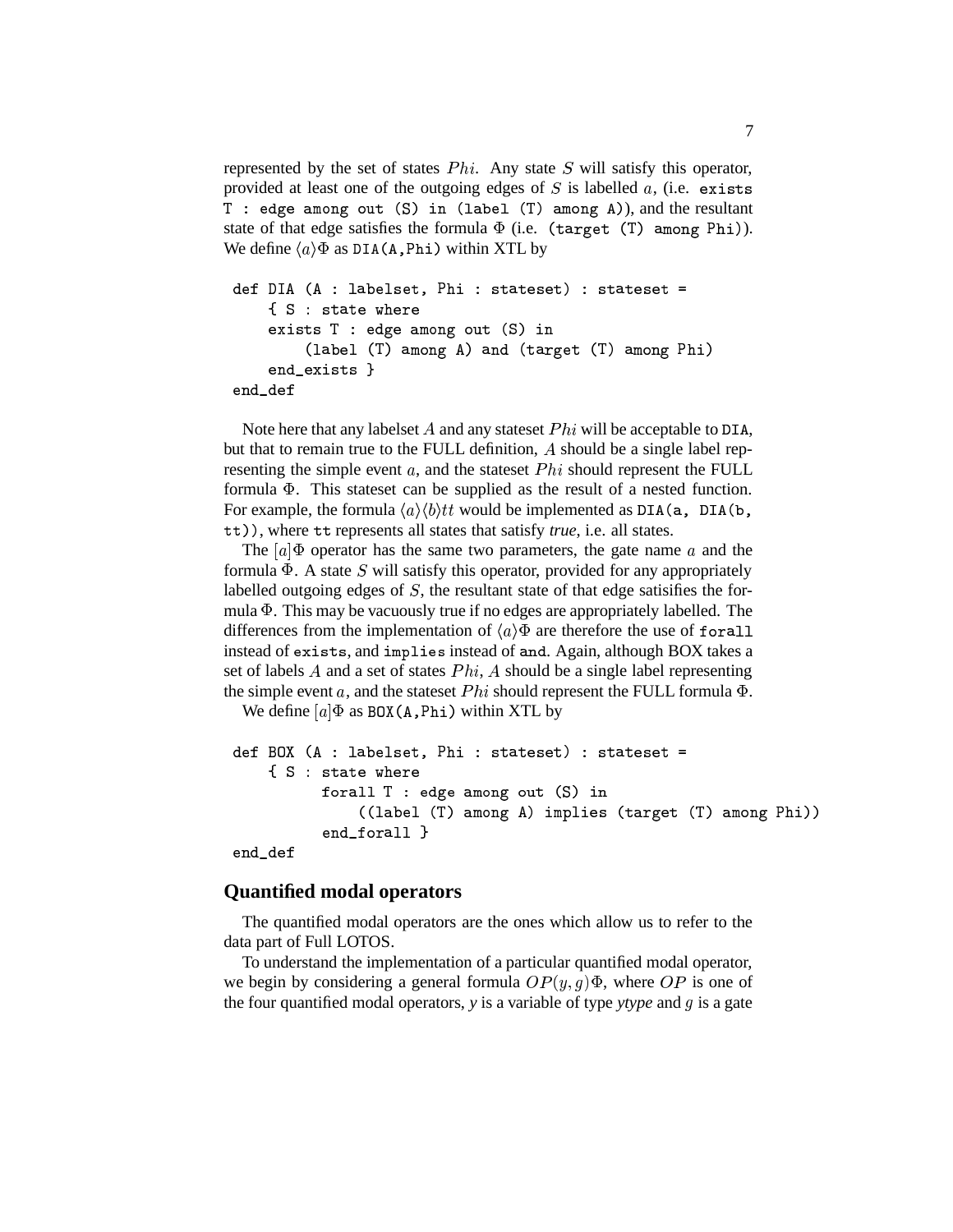name, of type *ytype*. We deconstruct  $\Phi$  into a form  $\Phi_y \wedge \Phi_1$ , where  $\Phi_y$  contains all the restrictions on the variable y, and  $\Phi_1$  contains none of them.

The interpretation of each operator over a BCG can be understood as matching a particular pattern in the matrix of reachable states, as shown below.

| $\Phi_1 = \langle H \rangle tt$ | Outgoing transitions |              |              |              |              |              |              |              |          |          |
|---------------------------------|----------------------|--------------|--------------|--------------|--------------|--------------|--------------|--------------|----------|----------|
|                                 | G!1                  | G!2          | G!3          | G!4          | G!5          | G!6          | G!7          | G!8          | G!9      |          |
| P <sub>1</sub>                  | т                    | ᡣ            | ᡣ            | ௱            | $\mathbf{O}$ | $\mathbf{O}$ | $\Omega$     | $\Omega$     | $\Omega$ | $\Omega$ |
| P <sub>2</sub>                  | $\mathbf{O}$         | $\mathbf{O}$ | $\mathbf{O}$ | F            | $\mathbf{O}$ | $\mathbf{O}$ | $\Omega$     | $\mathbf 0$  | 0        | $\Omega$ |
| P <sub>3</sub>                  | $\mathbf{O}$         | $\mathbf{O}$ | $\Omega$     | $\mathbf{O}$ |              | $\mathbf{O}$ | $\Omega$     | $\mathbf{O}$ | $\Omega$ | $\Omega$ |
| P4                              | $\mathbf{O}$         | $\mathbf{O}$ | $\mathbf{O}$ | $\mathbf{O}$ |              | $\mathbf{O}$ | $\mathbf{O}$ | $\Omega$     | $\Omega$ | $\Omega$ |
| P <sub>5</sub>                  | $\Omega$             | $\Omega$     | $\Omega$     | $\Omega$     | $\Omega$     |              |              |              |          |          |
| P6                              | $\mathbf{O}$         | $\Omega$     | $\Omega$     | $\mathbf{O}$ | $\Omega$     | $\Omega$     | $\Omega$     | $\Omega$     | $\Omega$ | E        |

*Figure* 3. Matrix representing the process P and  $\langle H \rangle t t$ 

The matrix in Figure  $3$  is formed from the BCG (Figure 2) of process  $P$ , where the headers of the columns are the labels of the outgoing transitions from the initial state, and the labels on the rows are all the reachable states from the initial state.

For a particular label and state, the relevant position in the matrix can have one of three labels:

- T: a transition marked with this label can reach this state, and  $\Phi_1$  holds,  $\blacksquare$
- F: a transition marked with this label can reach this state, but  $\Phi_1$  does  $\blacksquare$ not hold, or
- o: a transition marked with this label cannot reach this state.

The pattern on the matrix is then determined solely by  $\Phi_1$ , i.e. the part of the formula which is not concerned with the variable  $y$ . Similar matrices can be built for other process states and other FULL formulae Φ.

The formula  $\Phi_y$ , which contains all the restrictions on y, determines which columns need to be considered when evaluating the complete formula  $\Phi_{\nu} \wedge \Phi_1$ . The validity of different FULL operators can be related to different patterns within the matrix.

As an example, let us consider the formula  $(y = 4) \wedge \langle H \rangle tt$ , so  $\Phi_y$  is  $(y = 4)$  and  $\Phi_1$  is  $\langle H \rangle tt$ . We will consider prefixing this by each of the four modal operators in turn.

- $\langle \exists y G \rangle \Phi$  needs just *one place* in the matrix to be labelled T. But since our example is  $(y = 4) \wedge \langle H \rangle tt$  then this place must be in the G!4 column, because in every other column the formula  $(y = 4)$  is not true.
- $[\exists y G] \Phi$  needs *one column* in the matrix which contains only the letters  $\blacksquare$  $T$  and  $\sigma$  in order to hold. But our specific example restricts this to the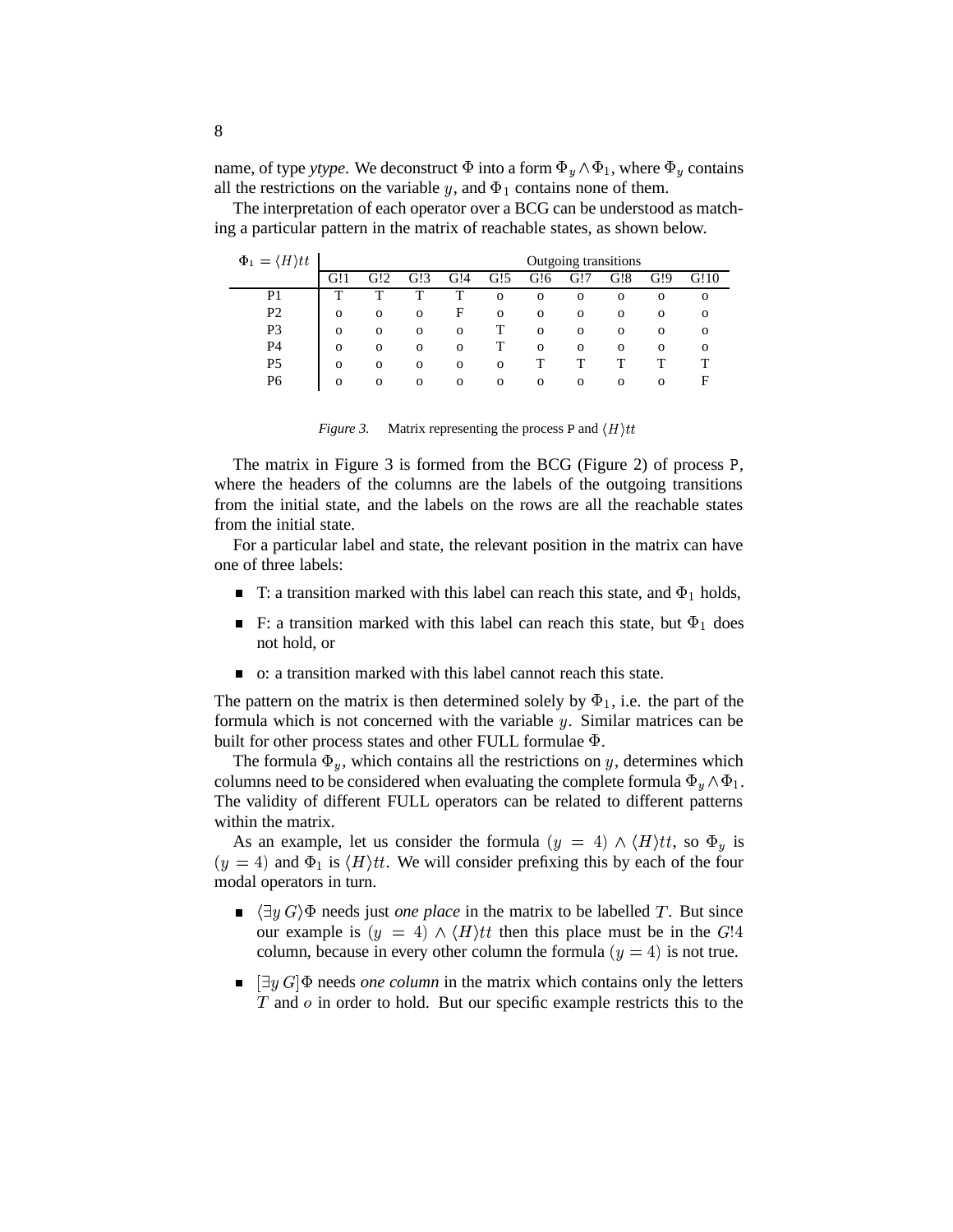$G!4$  column, and it therefore does not hold. If instead we had  $\Phi$  defined as  $(y = 5) \wedge \langle H \rangle$ tt the formula  $[\exists y \, G] \Phi$  would be true.

- $\langle \forall y | G \rangle$   $\Phi$  needs *at least one*  $T$  *in every column* in order to hold. Allowing  $\Phi$  to restrict y, although syntactically possible, makes the whole formula immediately false because the quantifier ranges over all possible values of y. Clearly, formulae such as  $\langle \forall y G \rangle (y = 4)$  must be false, since y can have values other than 4. However, the formula  $\langle \forall y G \rangle \Phi_1$  holds.
- $[\forall y \ G]$  $\Phi$  needs *no Fs anywhere* in the table in order to hold. Again, restricting  $y$  in  $\Phi$  immediately forms a false formula. In this case, since the table contains Fs, no formula  $[\forall y \, G] \Phi$  holds. But if we constructed the table  $\Phi_1 = \langle H \rangle tt \vee \langle K \rangle tt$  then  $[\forall y \, G] \Phi_1$  would hold.

**IMPLEMENTATION** In order to interpret  $OP(y, G)$  $\Phi$  within XTL, we will break  $\Phi$  into  $\Phi_{\nu} \wedge \Phi_1$  as described above. There will be no other variables in because any variables will have been bound in a previous step.

Each of the implementations of the quantified modal operators will receive two parameters: a labelset  $A$  which (loosely) corresponds to the combination of the gate g and the formula  $\Phi_y$ , and a stateset Phi which corresponds to the formula  $\Phi_1$ . The implementation will return the set of all states which satisfy the operator. A formula is satisfied by a process if the initial state is in this returned set.

Whereas for the simple modal operators we assumed the labelset was in fact a singleton (to conform with FULL syntax), for the quantified modal operators the labelset will typically not be a singleton. Although in FULL we write a symbolic expression such as  $[\exists y G] \Phi$  this has to be expanded by XTL into a concrete set of labels. We use the (built in) XTL macro EVAL  $A(A)$  to generate the labelset of the actions which satisfy the predicate A. For example, all  $y$ actions possible at a G gate are therefore evaluated as EVAL\_A(G?y:ytype), yielding the set  $\{^{\mathsf{u}}\mathsf{G}!1^{\mathsf{u}}, \mathsf{^{\mathsf{u}}}\mathsf{G}!2^{\mathsf{u}}, \mathsf{^{\mathsf{u}}}\mathsf{G}!3^{\mathsf{u}}, \ldots, \mathsf{^{\mathsf{u}}}\mathsf{G}!10^{\mathsf{u}}\}$ . This labelset is then supplied to the implementation of a quantified modal formula.

This is the point at which the restrictions placed on our implementation of the FULL model checker by the BCG implementation become evident. If we were adhering strictly to the semantics as expressed in the Appendix, then the labelset could be infinite (ranging across all values of the data type). Using the BCG representation we quantify over finite types.

The labelset may also encode  $\Phi_y$ . To restrict y to values which satisfy  $\Phi_y$ we use EVAL  $\mathcal{A}(\mathbb{G}?\mathbb{y}: \mathbb{y}$ type where  $\Phi_y$ ). The type ytype can be a simple XTL type, or one of the types created for the LOTOS process. If we wish to use a created type we need to be careful to provide C implementations for the constructors and operators within the type definition, and to reiterate these within the .xtl file. In our example the CAESAR compiler identifies the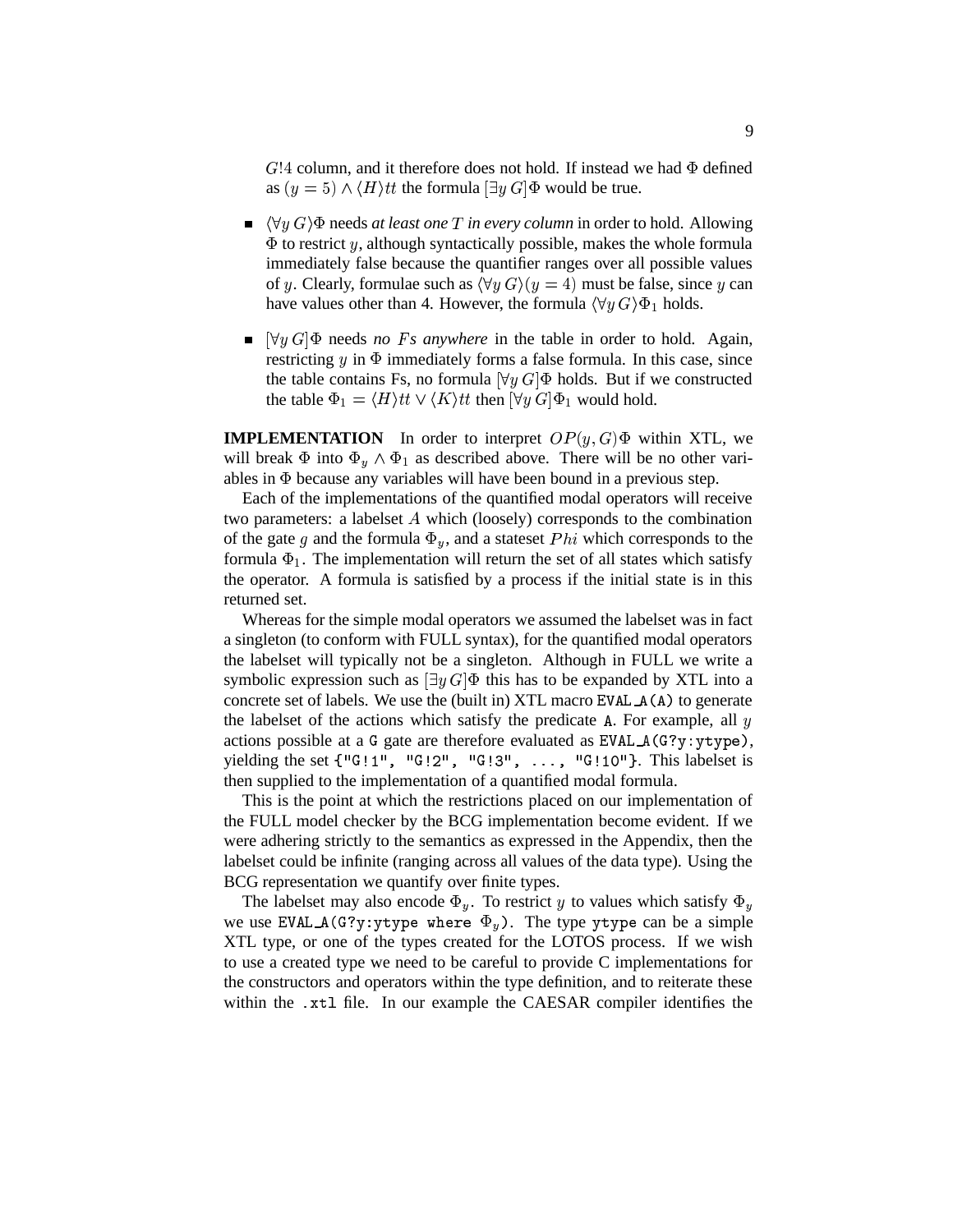NUM10 values as integers, and we can use integer in the XTL queries. But if we used the strings one, two, ... etc. instead, then the compiler would implement these as character strings, and we would be forced to provide a C function to convert these back to NUM10 values within the .xt1 file.

 $\langle \exists y | G \rangle \Phi$  A state S will satisfy this operator, provided there is some outgoing edge in A which hits the target set  $Phi$  (i.e. exists T : edge among out  $(S)$ ). In matrix terms, finding one T anywhere would be sufficient, provided A made no restrictions on y. Otherwise the  $T$  would have to be in one of the columns to which  $y$  was restricted. This additional constraint is implemented wholly by the use of the EVAL\_A (G?y : ytype where  $|\Phi_y\rangle$  expression in generating a restricted labelset. See Section 5 for an example of this sort of formula. We can define  $\langle \exists y \, G \rangle \Phi$  within XTL as

```
:#354$,*-
, -,FV& )(&
 8 1+	=>

)
+" <$
 )
)
 ?
       \{ S : state where
          )
	$

! "@	$
         \== ==== \=; ===== \
          then (target(T) among (Phi))
          else false
         end if)
              "
          end exists }
```
end\_def

The XTL definition above is a reasonably direct translation of the semantics of  $\langle \exists y G \rangle \Phi$  as given in the Appendix. The if statement corresponds to finding one T in the matrix (with the right sort of label).

 $[\exists y G] \Phi$  A state S will satisfy this operator, provided there is some label L in  $A$  (exists L : label among A) such that every outgoing edge labelled with  $L$  hits the target set  $Phi$  (the forall expression with nested if). That is, there is a whole column in the matrix containing only the letters  $T$  and  $\varrho$ . The else true implements the fact that this operator can be vacuously true if there is a label  $L$  in  $A$  which is not assigned to any outgoing edge, i.e. the corresponding column contains only the letter *o*. We define  $[\exists y G]\Phi$  within XTL as

```
:@STU*-
, -,FV& )(&
 8 1+	=>

)
+" <$
 )
)
 ?
       \{ S : state where
          )
	$
  <&)(0&0)@, 	$
             (forall T : edge among out (S) in
               i f
               	: &)(0&* 
"L? 

210H
 2.)
/ 
" = 21
	"
                else true
```
10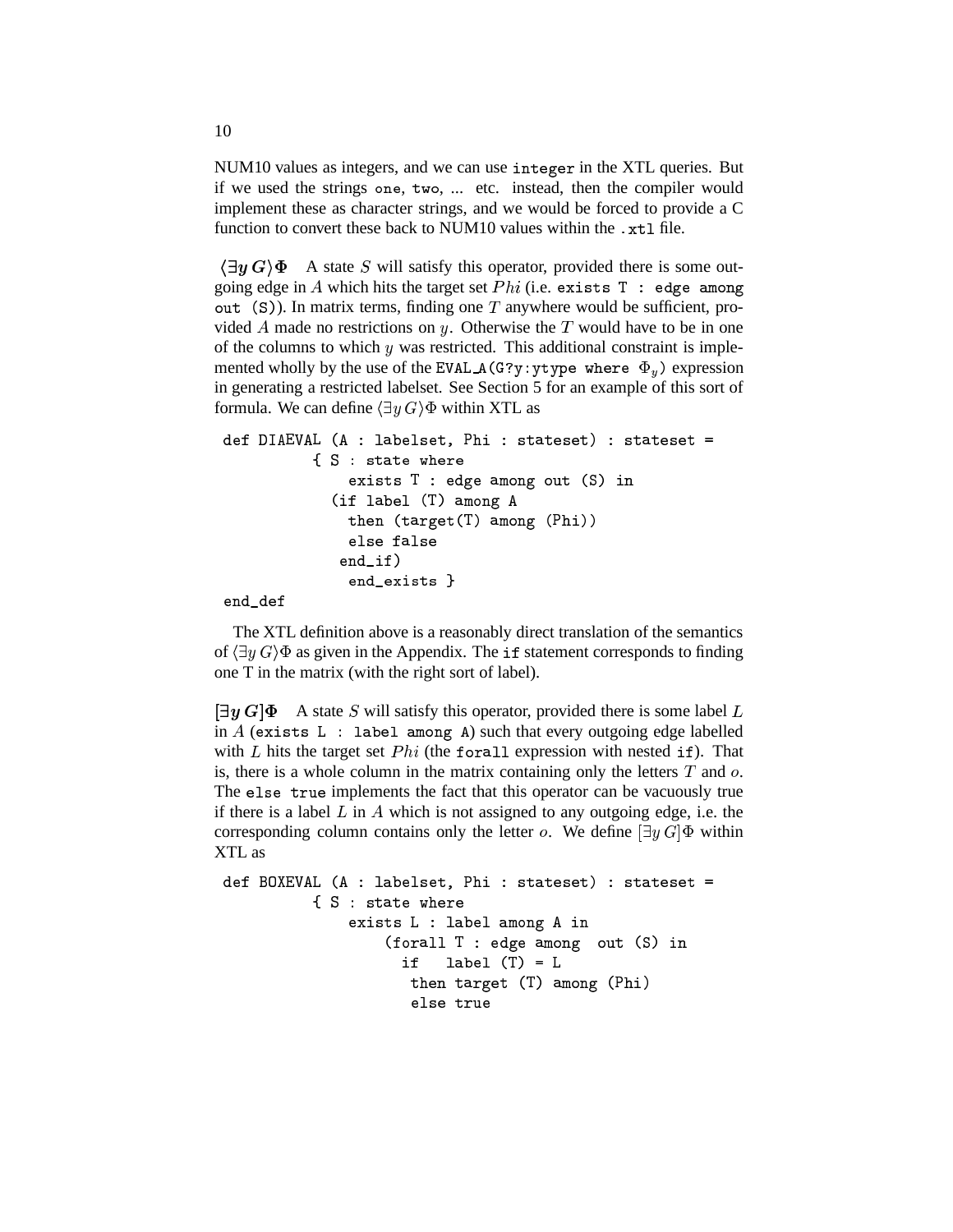```
end_if
     end_forall)
end_exists }
```
end def

It is harder to see a correspondence between the semantics of this operator as expressed in the Appendix and the XTL implementation above. The finite BCG semantics means that we effectively translate an expression of the form  $[\exists y G] \Phi$  into  $[g1] \Phi \lor [g2] \Phi \lor \dots \lor [g10] \Phi$ , where each value of the data type yields a corresponding hardwired [ ] operator.

 $\langle \forall y | G \rangle \Phi$  To implement the universally quantified operators we rely on the duality of  $\exists$  and  $\forall$ , and  $\langle \rangle$  and  $[ \ ]$ , as pointed out in (Calder et al., 2001a). In XTL, not (Phi) is the complement of the set Phi. We define  $\langle \forall y G \rangle$  as

```
def DIAAVAL (A : labelset, Phi : stateset) : stateset =
  0)
;ST)U, ;, 8 0
 21
	"""
end_def
```
taking advantage of the fact that  $neg(\langle \forall y \ G \rangle \Phi)$  is  $[\exists y \ G]neg(\Phi)$ .

```
[\forall y \, G] \Phi We define [\forall y \, G] \Phi as
```

```
\blacksquare0)
-3+4$,,*=;, 8 0
 21
	"""
end def
J2:
```
taking advantage of the fact that  $neg([\forall y \ G]\Phi)$  is  $\langle \exists y \ G \rangle neg(\Phi)$ .

## **5. THE MODEL CHECKER**

To model check a LOTOS process within CADP using the FULL logic, we use the macro SAT, defined as

```
macro SAT (Phi) =

4
	*JT
7C	: 21+	 	62& 	$+	$

1)B 
"
                                                                                                               \sim , where \sim , \sim , \sim , \sim , \sim , \sim , \sim , \sim , \sim , \sim , \sim , \sim , \sim , \sim , \sim , \sim , \sim , \sim , \sim , \sim , \sim , \sim , \sim , \sim , \sim , \sim , \sim , \sim , \sim , \sim 
                                              end if)<u>. . . . . .</u>
```

```
end macro
```
This accepts a formula  $Phi$  and prints TRUE if the initial state of the process is included in the stateset representing  $Phi$ , and FALSE otherwise.

We can then model check a process using

```
$xtl test.xtl process.bcg
```
The file process. bcg is the output from the caesar. adt and caesar components of the CADP tool. These take a LOTOS specification and produces a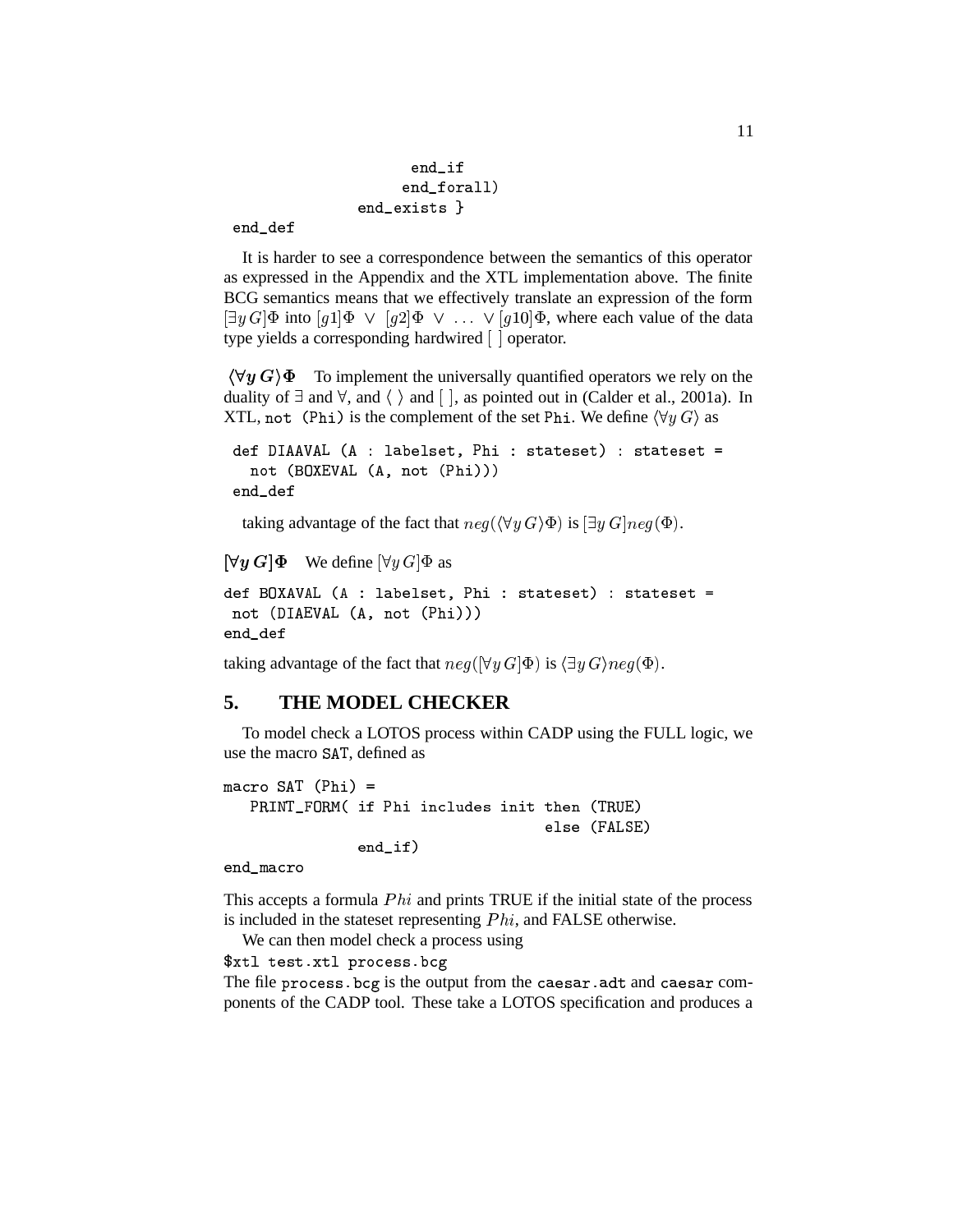Binary Coded Graph(BCG). The file test. xtl contains a series of SAT commands. For convenience, SAT commands can also take a text parameter, which is returned with the model checker output. This is optional, but such comments can serve as a reminder of the formula being tested.

#### **Examples**

Here we use again the process P from Section 3.

1 The query *is it possible for process to perform a G!4 action?* which is captured as  $P \models \langle \exists y \, G \rangle (y = 4)$  using FULL, is written

SAT( "<E y:G>(y=4)tt: ", G3546,-, -,J,7 W 6
2). D12. ? " 8\$ """

and because (EVAL\_A(G?y:integer where y=4))evaluates to "G !4" the formula becomes

```
if DIAEVAL({"G !4"}, TRUE) includes INIT then TRUE
    else FALSE
end if
J	:
```
and for  $DIAEVAL$  ({"G!4"}, TRUE) to be true for process P, the initial state simply needs one outgoing *G!4* action. This is clearly true (see Figures 2 and 3), so the output is

TRUE - ? "\$


2 The query *for all values y, is it possible to do a G!y action followed by an H action?* which is written as  $P = \langle \forall y \ G \rangle \langle H \rangle t$  using FULL, is expressed as

 ,7 - 5 -)

Q <sup>8</sup> P354\$,,,N -,J),7 QW 6
)." <sup>8</sup> -3+4\$,7 -,J),7 5+" 8\$ """""

The parameter (EVAL\_A(G?y:integer) evaluates to the set

{"G !1", "G !2", "G !3", "G !4", "G !5", "G !6", "G !7", "G !8", "G !9", "G !10"}

the restriction to ten elements coming from the process P, which is limited to the library NUM10.lib. This means every transition possible for P must be considered. The operator  $\langle \forall y | G \rangle$  requires that each label is on

12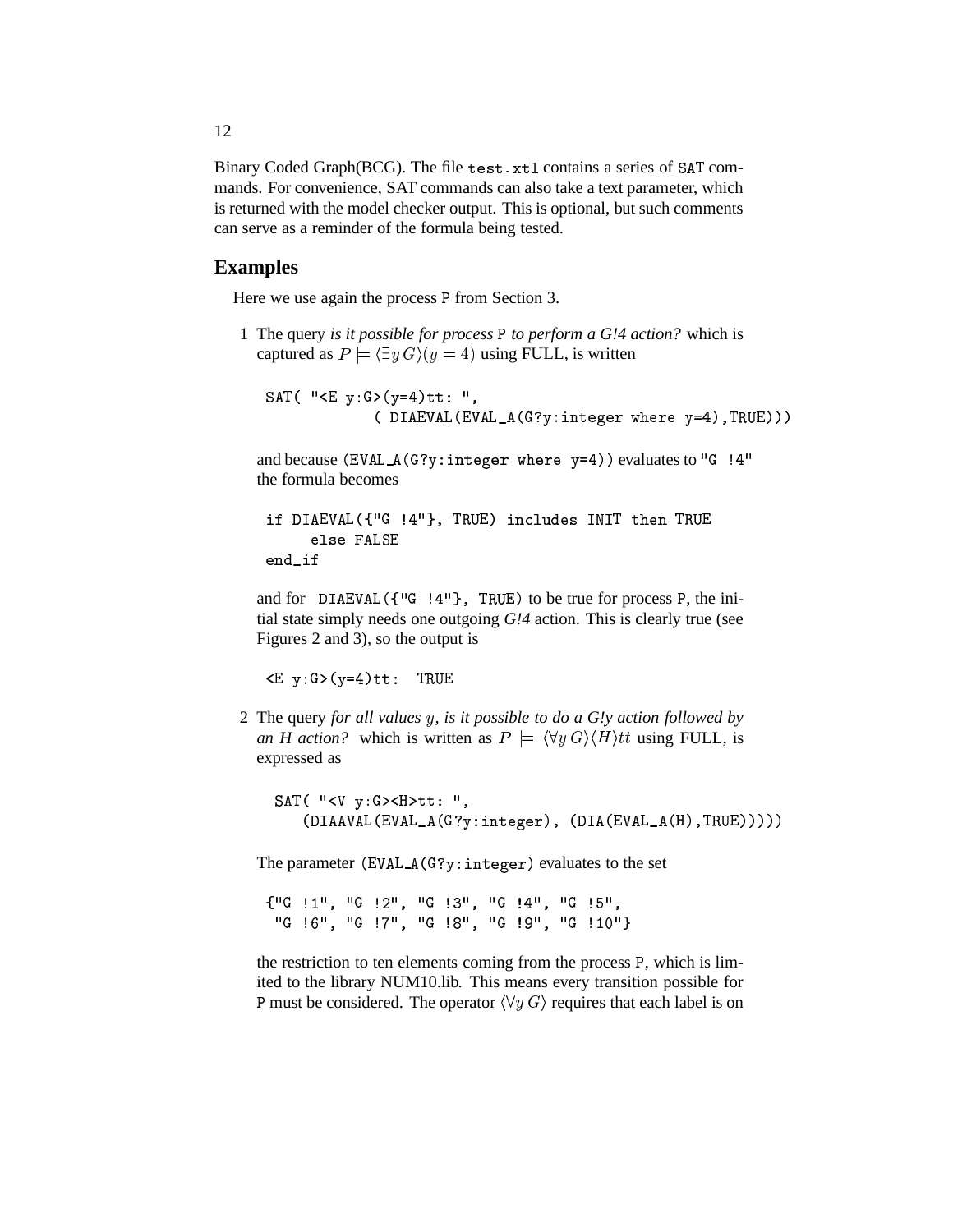a transition leading to at least one state where the formula  $\Phi$  is true. This is true here (see Figure 3, one  $T$  in every column), and so the output is

<V y:G><H>tt: TRUE

3 The query for all values y, after any G!y action is it possible to do an H *action?* is written within FULL as  $P \models [\forall y \, G] \langle H \rangle t$  and is expressed as

```
SAT( "[V y:G]<H>tt: ",
    VSTU,,N -
,J),7  QW	6
.
"582P354 ,7,*J,7 5+"58 ""2"""
```
The parameter  $EVAL_A(G?y:integer)$  generates the full list of possible transitions again, but this time the query fails, because, for example, it is possible to take a transition labelled  $G/4$  to a state which only permits a *K* action. It doesn't matter that there is a successful *G!4* transition which can subsequently perform an  $H$  action.

The reasonably direct translation from FULL to XTL can be seen from these simple examples. The only tricky part is the need to provide requirements on a value  $\Phi_{\nu}$  to the point at which that value is introduced.

### **6. CONCLUSIONS AND FURTHER WORK**

We have successfully implemented a model checker for the FULL logic over LOTOS (with data), and we are planning to extend this work in a number of directions.

We have modelled the Remote Procedure Call case study (Broy et al., 1996; Hardy, 2000) using LOTOS within CADP, and performed some simple queries on it using FULL. We have yet to fully explore this example.

The FULL logic cannot as yet express mu-calculus type queries (Kozen, 1983) with infinitely repeating patterns, but we are currently working on extending the logic in this direction. Further, for ease of presentation, the FULL logic is currently limited to single data values being passed at gates, and for practical use it would be preferable to allow multiple data values. For example, if  $G?y1:bool?y2:integer was a gate, we would like to be able to identify$ all labels that matched G!true?y2:integer. Implementing the mu-calculus operators in XTL should be straightforward, but currently expressing pattern matching queries within XTL is not feasible.

The CADP toolkit provides a very accessible way of building a prototype model checker, and we are very pleased with the results obtained. However the BCG graphs are only ever finitely branching, because the LOTOS processes are restricted by the datatypes used. In order to reason about symbolic aspects of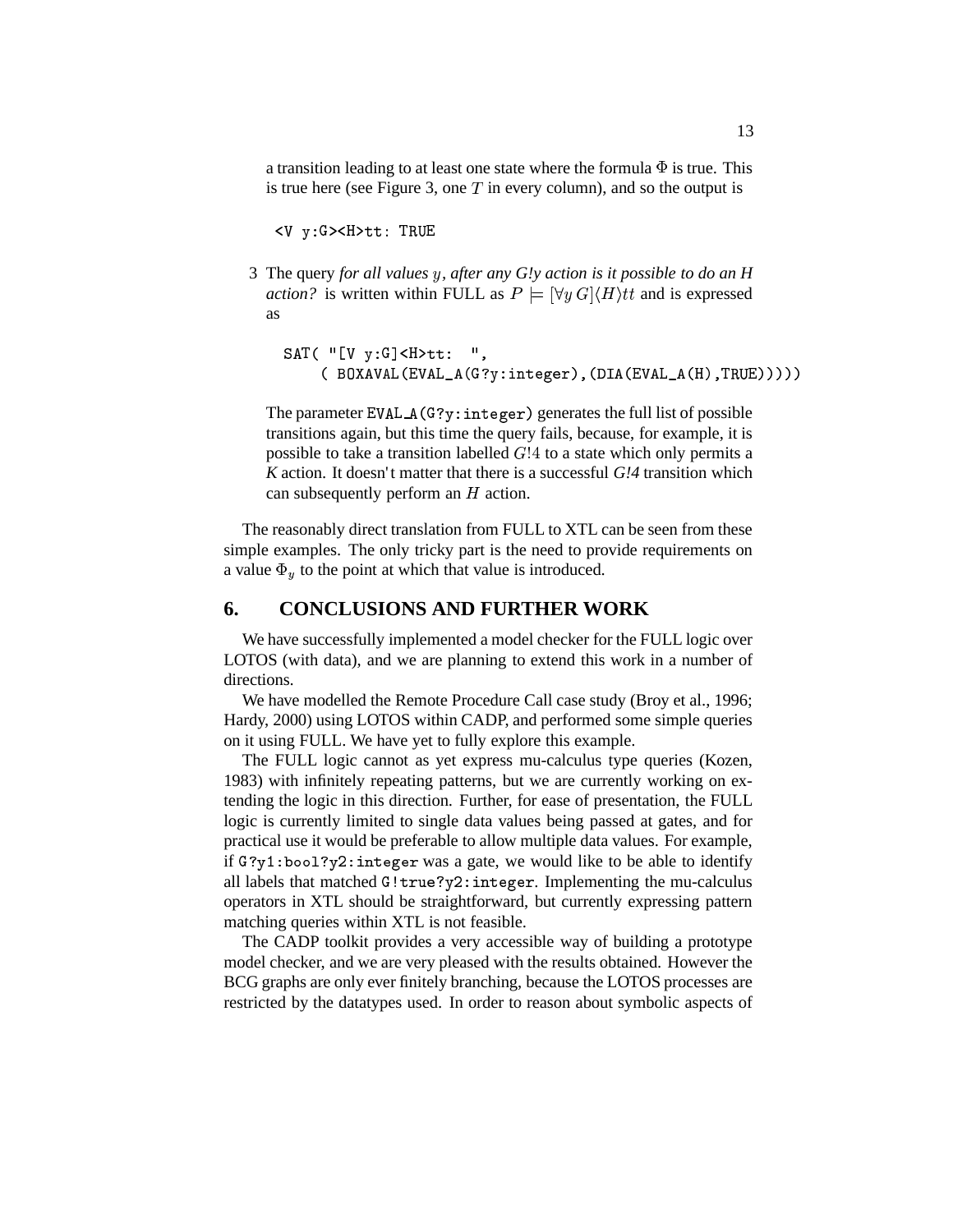FULL allowing infinite data types we are considering two other approaches: theorem proving (using the Ergo tool) (Robinson and Shankland, 2001) and rewriting logic (Bryans et al., 2001b). Much interesting work on combining theorem proving and model checking is available (Rajan et al., 1995; Joyce and Seger, 1993), and rewriting logic, while a comparatively recent technique, has already been successfully used to implement a number of simple model checkers (Verdejo and Marti-Oliet, 2000). These techniques also have the advantage of allowing integration of reasoning about data and reasoning about processes.

#### **Acknowledgments**

Thanks to Radu Mateescu for the help provided for our work with CADP. The authors would like to thank the Engineering and Physical Sciences Research Council for supporting this research under the project award "Developing Implementation and Extending Theory: A Symbolic Approach to Reasoning about LOTOS".

#### **References**

- Ajubi, I., Scollo, G., and van Sinderen, M. (1989). Formal Description of the OSI Session Layer. In van Eijk, P., Vissers, C., and Diaz, M., editors, *The Formal Description Technique LOTOS*, pages 89–210. Elsevier Science Publishers B.V. (North-Holland).
- Amyot, D., Charfi, L., Gorse, N., Gray, T., Logrippo, L., Sincennes, J., Stepien, B., and Ware, T. (2000). Feature Description and Feature Interaction Analysis with Use Case Maps and LOTOS. In Calder, M. and Magill, E., editors, *Feature Interactions in Telecommunications and Software Systems VI*. IOS Press.
- Broy, M., Merz, S., and Spies, K., editors (1996). *Formal Systems Specification*, volume 1169 of *Lecture Notes in Computer Science*. Springer-Verlag.
- Bryans, J., Calder, M., Maharaj, S., Ross, B., and Shankland, C. (2001a). Report on Developing a Symbolic Framework for Reasoning about Full LOTOS. Unpublished.
- Bryans, J., Verdejo, A., and Shankland, C. (2001b). Using Rewriting Logic to implement the modal logic FULL. In Nowak, D., editor, *AVoCS'01: Workshop on Automated Verification of Critical Systems*. Oxford University Computing Laboratory technical report PRG-RR-01-07.
- Burch, J. R., Clarke, E. M., Long, D. E., McMillan, K., and Dill, D. L. (1994). Symbolic model checking for sequential circuit verification. *IEEE Transactions on Computer Aided Design of Integrated Circuits*, 13(4):401–424.
- Calder, M., Maharaj, S., and Shankland, C. (2001a). A Modal Logic for Full LOTOS based on Symbolic Transition Systems. *The Computer Journal*. In press.
- Calder, M., Maharaj, S., and Shankland, C. (2001b). An Adequate Logic for Full LOTOS. In Oliveira, J. and Zave, P., editors, *Formal Methods Europe'01*, LNCS 2021, pages 384–395.
- Calder, M. and Shankland, C. (2001). A Symbolic Semantics and Bisimulation for Full LOTOS. Technical Report TR-2001-77, University of Glasgow.
- Clarke, E. M., Grumberg, O., and Long, D. E. (1994). Model checking and abstraction. *ACM Transactions on Programming Languages and Systems*, 16(5):1512–1542.
- Clarke, E. M., Grumberg, O., and Peled, D. A. (1999). *Model Checking*. The MIT Press.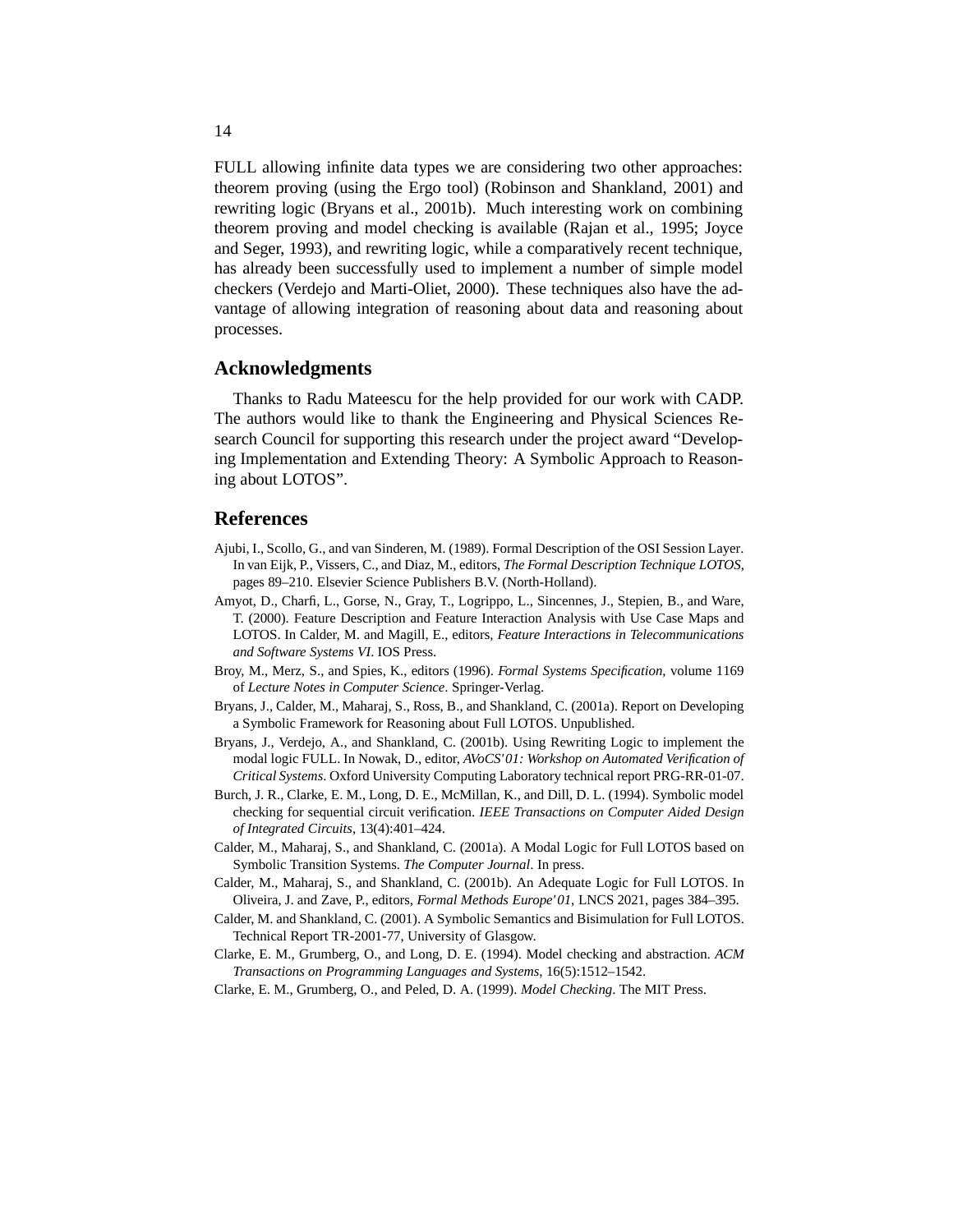- DIET website (2000). Developing Implementation and Extending Theory: A Symbolic Approach to Reasoning about LOTOS. http://www.cs.stir.ac.uk/diet/diet.html.
- Emerson, E. and Sistla, A. P. (1993). Symmetry and model checking. In Courcoubetis, C., editor, *Proceedings of the 5th Workshop on Computer Aided Verification*, pages 463–478.
- Fernandez, J.-C., Garavel, H., Kerbrat, A., Mateescu, R., Mounier, R., and Sighireanu, M. (1996). CADP(CAESAR/ALDEBARAN Development Package): A Protocol Validation and Verification Toolbox. In Alur, R. and Henzinger, T., editors, *CAV'96*, volume 1102 of *Lecture Notes in Computer Science*, pages 437–440. Springer Verlag.
- Hardy, R. A. (2000). RPC Specification in LOTOS. Unpublished manuscript.
- Hennessy, M. and Lin, H. (1995). Symbolic bisimulations. *Theoretical Computer Science*, 138:353– 389.
- Hennessy, M. and Milner, R. (1985). Algebraic laws for nondeterminism and concurrency. *Journal of the Association for Computing Machinery*, 32(1):137–161.
- ISO:8807 (1988). Information Processing Systems Open Systems Interconnection LO-TOS — A Formal Description Technique Based on the Temporal Ordering of Observational Behaviour. International Organisation for Standardisation.
- Joyce, J. J. and Seger, C.-J. H. (1993). Linking BDD-based symbolic evaluation to interactive theorem proving. In *Proceedings of the 30th Design Automation Conference*. Association for Computing Machinery.
- Kozen, D. (1983). Results on the propositional mu-calculus. *Theoretical Computer Science*, 27:333–354.
- Mateescu, R. and Garavel, H. (1998). XTL: A Meta-Language and Tool for Temporal Logic Model-Checking. In *Proceedings of the International Workshop on Software Tools for Technology Transfer*.
- Pecheur, C. (1992). Using LOTOS for specifying the CHORUS distributed operating system kernel. *Computer Communications*, 15(2):93–102.
- Rajan, S., Shankar, N., and Srivas, M. K. (1995). An integration of model checking with automated theorem proving. In Wolper, P., editor, *Proceedings of the 1995 Workshop on Computer-Aided Verification*, volume 939 of *LNCS*, pages 84–97. Springer-Verlag.
- Robinson, P. and Shankland, C. (2001). Implementing the modal logic FULL using Ergo. In Nowak, D., editor, *AVoCS'01: Workshop on Automated Verification of Critical Systems*. Oxford University Computing Laboratory technical report PRG-RR-01-07.
- Stirling, C. (1989). Temporal Logics for CCS. In de Bakker, J., de Roever, W.-P., and Rozenberg, G., editors, *Linear Time, Branching Time and Partial Order in Logics and Models for Concurrency*, volume 354 of *LNCS*, pages 66–672, REX School/Workshop, Noordwijkerhout, The Netherlands. Springer-Verlag.
- Turner, K. J. (1998). An architectural description of intelligent network features and their interactions. *Computer Networks*, 30(15):1389–1419.
- Verdejo, A. and Marti-Oliet, N. (2000). Implementing CCS in Maude. In *Proceedings of FORTE/PSTV 2000*, pages 351–366.